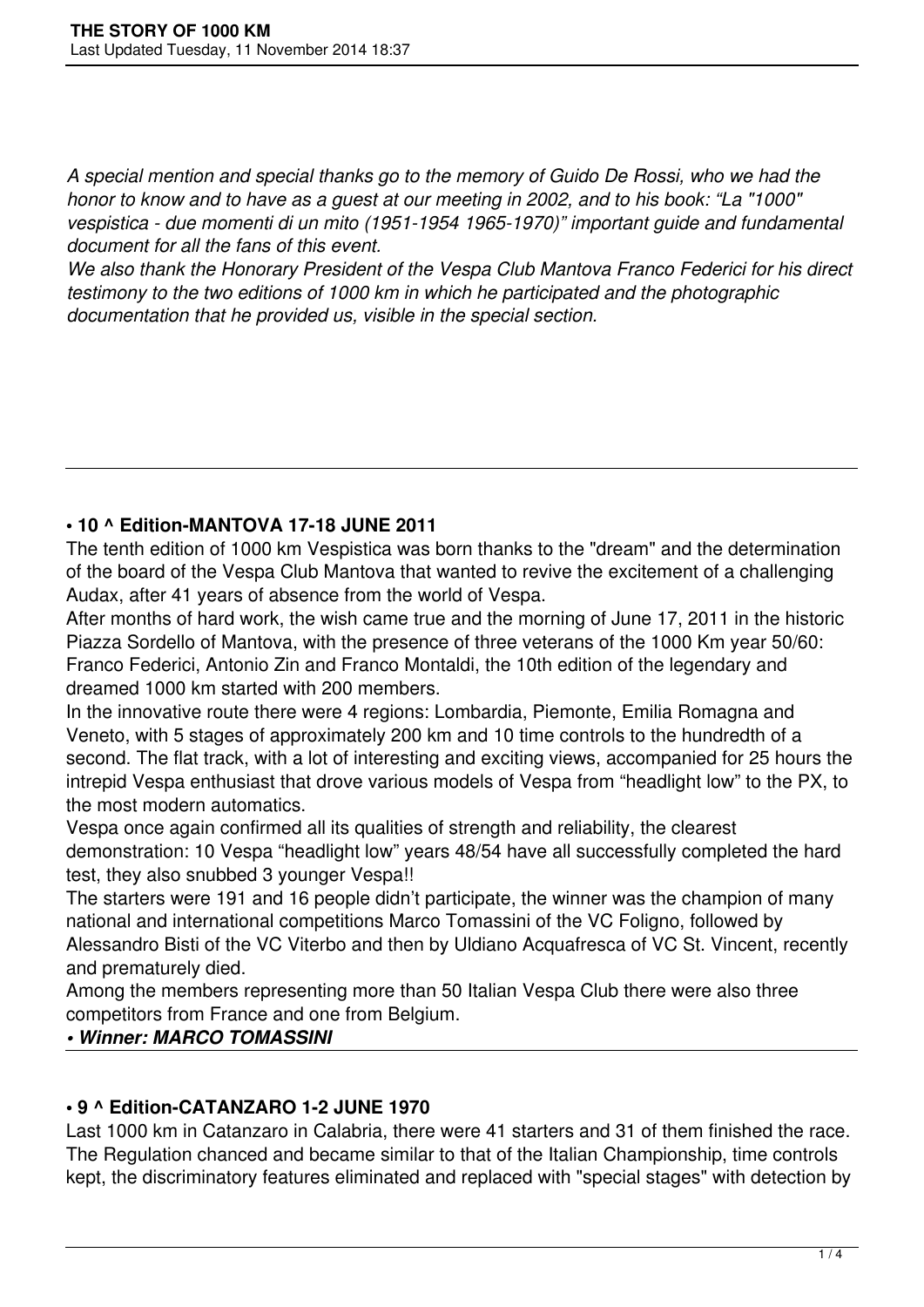time pressure.

## • Winner: WALTER SABBATINI

• 8 ^ Edition-REGGIO CALABRIA 31 May-1 JUNE 1969

For the first time the 1000 km take place in the south. Departure and arrival in Reggio Calabria, there were 45 starters and 39 of them conclude the race.

The innovation of this edition was that the 1000 km becomes a single race for the title of European Champion. A lot of participants had experience in regularity and they fought until the last time control.

## *• Winner: ANGELO FILIPPI*

# **• 7 ^ EDITION - VICENZA 20-21 July 1968**

In 1967, the 1000 km wasn't performed because of the great flood in autumn of 1966 to the establishments of Piaggio. The race started in 1968 from Vicenza to Vicenza again, there were 79 participants and 74 of them finished the test. A place to refuel and refreshment was in Mantova in Viale Piave (old "Esso" gas station) and from photos of the event (see archive) you can notice many people intrigued, despite the late hour, by the arrival of Vespa riders.

*• Winner: RAIMONDO CIMINATI*

# **• 6 ^ EDITION - URBINO 25-26 June 1966**

The start and finish were in Urbino, there were 75 starters and 73 of them completed the trial. The regulation didn't change from that of the previous edition. At this edition there were many champions of specialty, from Genova, Milano, Asti, Roma and Napoli, and some of them had already successfully participated at previous editions.

*• Winner: GIOVANNI BERTOLI*

## **• 5 ^ EDITION - BOLOGNA 29-30 May 1965**

From 1955 to 1964 the 1000 miles stopped and resumed in 1965 with the Fifth Edition, which started from Bologna and finished at the autodrome in Imola. The participants in this edition were 79 and everybody arrived to the end. It was very hard to decide the winner because only in the final stage the winner won the race with a very small time difference from the second classified. It's interesting to notice that the race attracted Vespa riders of all ages, the youngest in the competition came from Foligno and he was 19 years old and the oldest came from Asti, he was 60 years old!

# *• Winner VITTORIO GRANATA*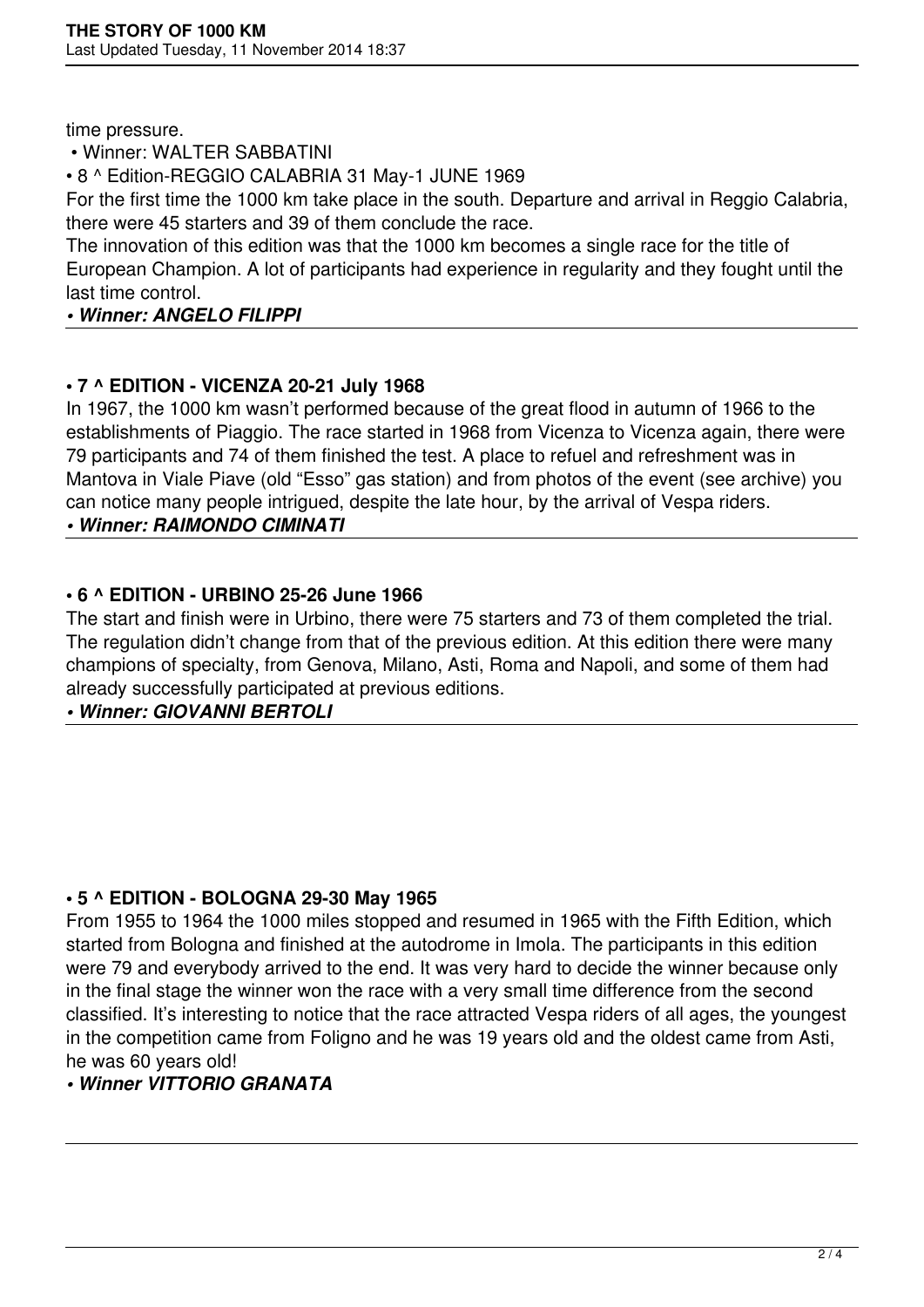#### **• 4 ^ Edition-BRESCIA 5-6 JUNE 1954**

The 1000 km changed location and had a new regulation. Lombardia, Veneto e Piemonte were the 3 regions of this edition, there were 331 participants and 319 of them finished the race. It also changes the name, from "Audax vespistico of 1000 km" became "1000 km Vespistica". There were always the 5 sectors of 200 km each and for the first time in the last mile before the finish line in Brescia, for reasons of safety, participants had to maintain an average speed of 40 km/h. In this edition also Franco Federici participated, from Vespa Club Mantova, nicknamed " il Nuvolari a due tempi " he arrived at 24th place, a very good result, and he will have a lot of other successes, for example in 1958 the title of champion of Lombardia and many other excellent prizes in Italian and regional Championship trials. Today at the age of 87 years he is the Honorary President of the Vespa Club Mantova, and he participates with interest at all the various activities of the club.

#### *• Winner DANTE RADAELLI*

#### **• 3 ^ Edition-BRESCIA 30-31 MAY 1953**

It's interesting to note that in 1953 the participants were 372 and 315 of them concluded the race, including Franco Federici. Because of the bad weather, rain for almost the entire race, some of the participants were eliminated, but many of them continued the trial until the end . 322 people arrived but 7 were disqualified because they exceeded the average speed of 50 km/h. The fastest Vespa riders was a Piaggio tester, Ferdinand Nesti, that reached the speed of 73.011 km/h, followed by Antonio Zin 71.602 km/h, Alberto Vivaldi 71.210 km/h and other 4 participants that reached about 70 km/h. At this edition there were 16 women, 14 of them finished the race.

## *• Winner EZIO STENICO*

## **• 2 ^ Edition-BRESCIA 5-6 July 1952**

The departure of the Second Edition is always in Brescia and there were 365 participants and 355 of them concluded the race. The most important innovations are the time controls on the 5 stages, and so every 200 miles. The prize was very important: for the winner about 500 euro, for the second classified 250 euro and for the third one 125 euro (the amount is approximate because in those years in Italy there were still "lire"). Also in this edition there were some riders who didn't respect the regulation, for example Antonio Zin from Vicenza made the entire race at an average speed of 71.460 km/h (the speed limit was 50 km/h), and so he was disqualified.

## *• Winners: GIOVANNI FURIGO and MARIO PAGANI*